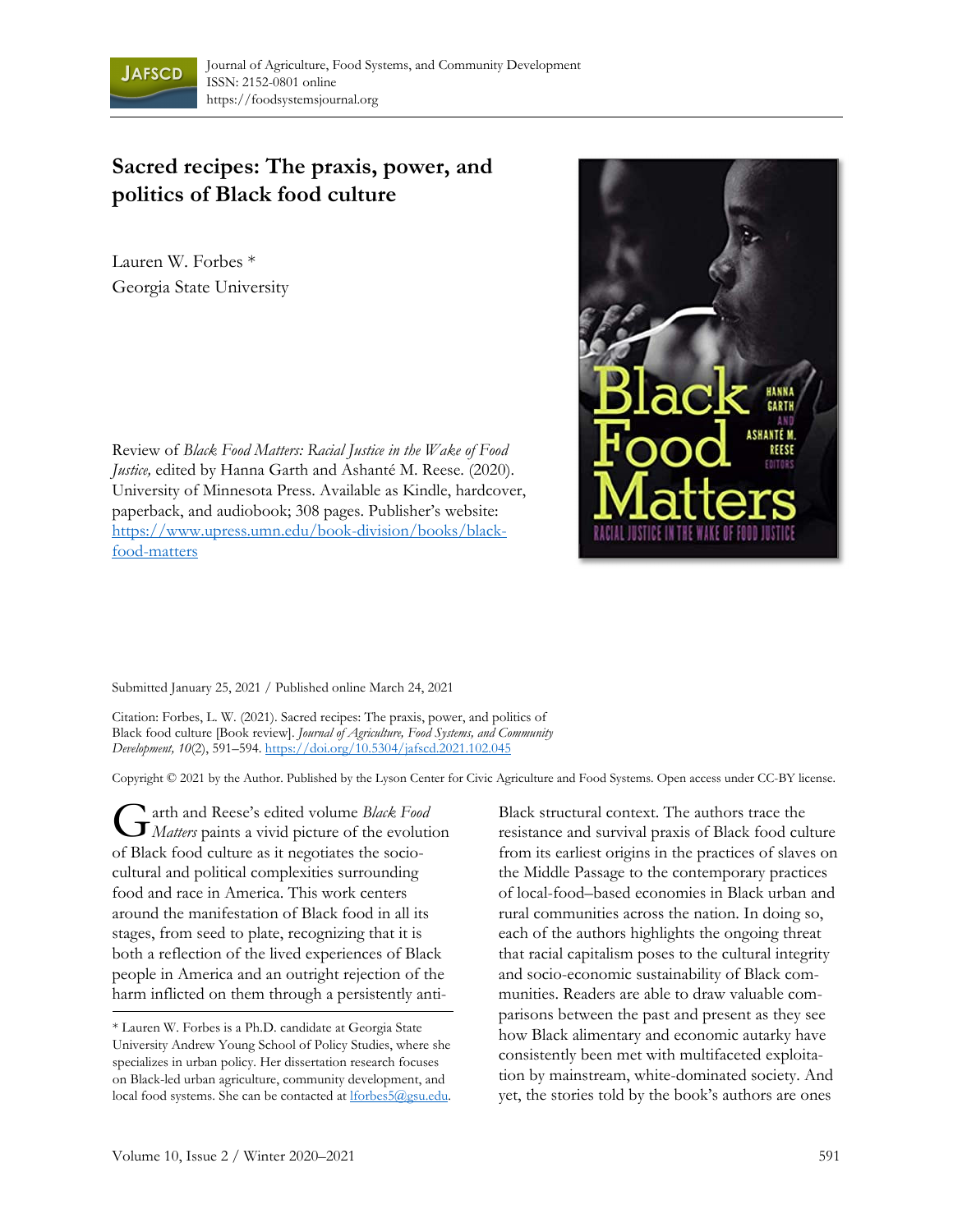of resilience and dignity, highlighting the innovation, adaptability, and fortitude of Black people, as reflected in both African-American and Afrodiasporic food culture.

 Setting the book's tone of unapologetic critical inquiry right from the outset (a tone carried, more or less, throughout the book), Garth and Reese highlight the intrinsic ways in which "food justice" is tied to racial justice, suggesting that any efforts to address the former without fundamentally addressing the latter are not only ineffective but often harmful to achieving equity in low-resourced, Black communities. Importantly, they center the widely overlooked notion of Black self-determination in both the shaping of Black spaces and the nature of the food within them—a central theme carried across the book's chapters that starkly contrasts the stereotypical narratives about Black dependency and apathy. The authors mention the inseparability of self from the community, which is consistent with common knowledge of African and indigenous cultural values of communality and family—values that are reflected in Black food practices from cultivation methods to food preparation and consumption practices. From this introductory chapter, another theme emerges that is echoed throughout the book; that is, the simultaneous and wholly paradoxical devaluation and appropriation of "Blackness." I use quotes intentionally here because, at least within the realm of appropriation, it seems to be both the essence of Black identity and the sensationalization of it that are appropriated and capitalized on by neoliberal entrepreneurs and food "visionaries," as are illustrated well in chapters 6 and 7.

 In chapter 1, Reese discusses her recent work on food access and food memory among Black residents of Washington, D.C.,'s historically Black communities. She describes the glaring economic disparities of these areas and how the rise of the corporate food regime and subsequent gentrification destroyed local food economies. Reese points to several examples from her research on the resilience of these now divested neighborhoods of concentrated poverty and how visionary local food entrepreneurs are operating small businesses to meet community food needs. Although these businesses are clearly not without their

challenges, they help nourish the community while restoring community ties and a sense of belongingness.

 Reese also mentions two interesting concepts that she refers to as a "barometer of authenticity" (p. 38) and "(in)visibility" (p. 39). These concepts are a very useful way to articulate the difference between authentic cultural experiences (food and otherwise) from those like the ones Billy Hall (chapter 6) and Judith Williams (chapter 10) describe happening in Florida and other places where local food cultures are being appropriated by and misattributed to the innovation of largely white chefs. The term "(in)visibility" can certainly be linked to cultural appropriation through a sort-of "hiding in plain sight" narrative of excuse for the misattribution of Black food culture. Reese shows that Black people in these neighborhoods are neither waiting for nor expecting the government to provide the economic support that the neighborhood needs, but rather are taking local development into their own hands in the best way that they know how. Although much of the content of this chapter stems from Reese's previously published work, it does not feel like a repeat of the same content but rather a valuable supplement to it.

 In chapter 2, Gillian Richards-Greaves takes us on a road trip to a small town in South Carolina. Through small details about her family's history and connection to the land there, she makes the reader feel right at home. She traces the history of the Gullah Geechee community who live in this region and their distinct food culture that has been preserved over generations from the rapacious hands of mainstream American historical actors. On page 56, the author references a beautiful quote by Psyche Williams-Forson on the communicative and multidimensional power of food—a cultural reality that Richards-Greaves demonstrates by amplifying the voices of community members who are active participants as both producers and consumers in the local food economy. The field- and farm-to-table food culture of this hardworking community gives residents not only the physical nourishment they need but also maintains a connection to Black cultural heritage and community relationships. These critical defenses, she seems to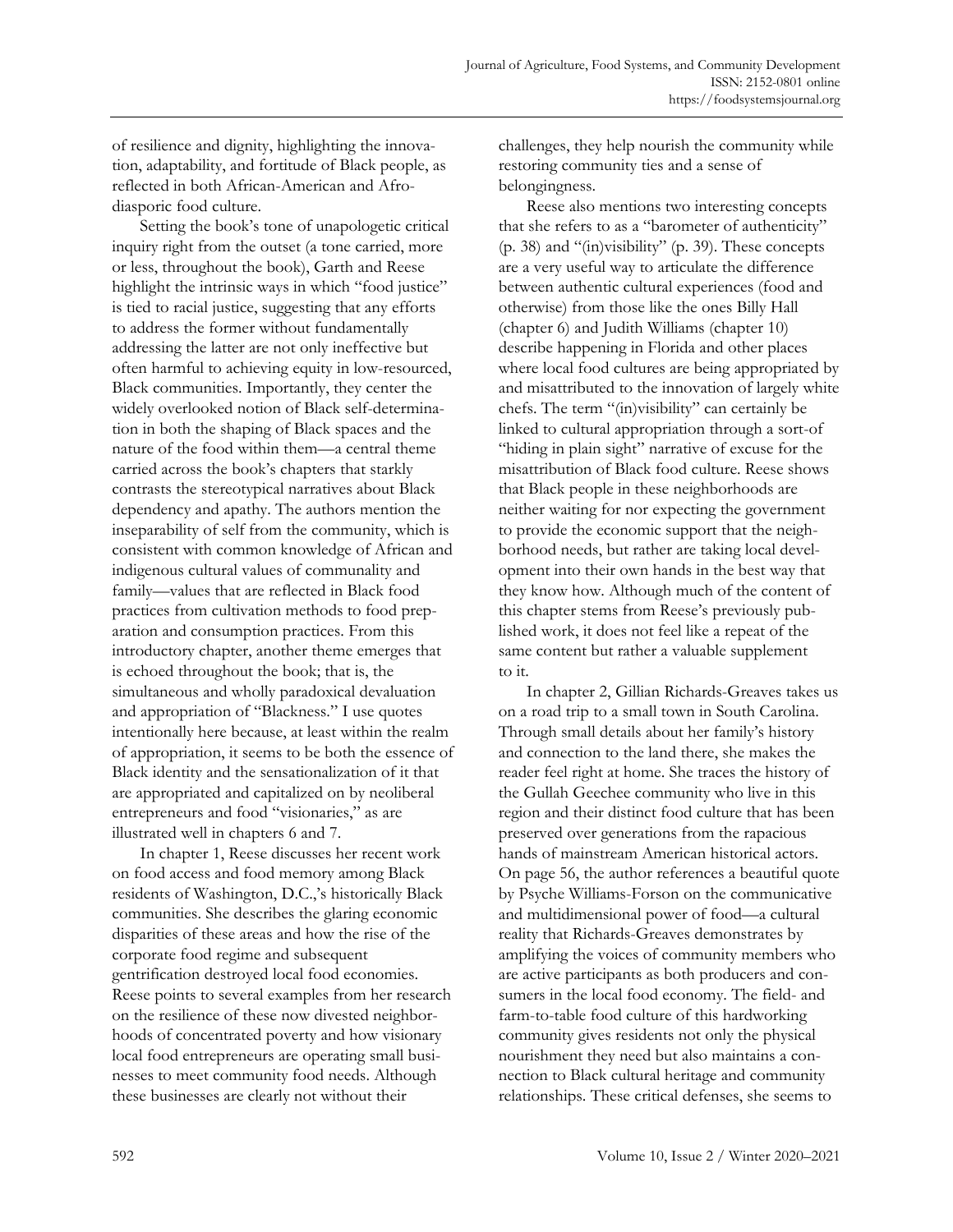argue (and I agree), prove important under the constant twin threats of racial capitalism and neoliberal development.

 Moreover, in chapters 3 and 4, authors Analena Hassberg and Hanna Garth, respectively, continue in this notion of food as a mechanism of Black self-defense by tracing the "early seeds" (Hassberg, Chapter 3) of modern food justice to its roots in Black liberation in Southern California. Hassberg notes the long history of Black food culture being a means of classification and judgment as well as the myriad abuses of the food system against Black bodies. These abuses are well illustrated through the malnutrition-obesity paradox existing in so-called "food deserts" and the community land loss resulting from externally driven land grabs in low-income neighborhoods. She provides a thorough review and a fresh perspective on the grassroots work of the Black Panther Party's oft-cited Breakfast Program, relating it both to the work of other contemporary food justice organizations and to the fear-induced responses of the federal government. Garth also helps to illustrate the indelible legacy of the Black Panther Party's food justice activism by centering the work of Community Service Unlimited—a Los Angeles– based nonprofit that was initially part of the organization. Even more interesting, though, is the author's self-reflection early in the chapter. She tells an anecdote about an experience she had at a speaking event on healthy food with a local nonprofit and how both her own comments and those of the student participants about their favorite foods were disparaged by the individuals leading the group. Her brief retelling of this story was particularly powerful in demonstrating the subconscious, but nonetheless harmful, effects of anti-Blackness in the so-called healthy food movement. She eloquently states, "I wondered how the organization might be utilizing my Blackness to legitimize its work while at the same time policing the way in which I express my Blackness and engage with Black food culture" (p. 109). This reflection, both critical and familiar, is an important reminder that even the most well-intentioned individuals can reinforce racialized ideologies within the food system.

Chapters 5 and 8 cover the food system and

grocery store context in Detroit, Michigan. In chapter 5, Newman and Jung discuss what they refer to as the "transactional politics" of mainstream food justice and alternative food movements—that is, the centrist, neoliberal approach whereby food insecurity in the city is seen as market failure and a business opportunity rather than a human rights or "human decency" issue. Interestingly, they discuss the "moral meaning of economic exchange," implicitly suggesting that there is a common standard of human worth which our food systems ought to ascribe. I am not sure it is possible to introduce such a fundamentally metaphysical term as "moral" into the discussion without engaging the disciplines of theology and philosophy in which it originates. One would think that such a basic, taken-for-granted concept as human value ought not to be controversial, but alas, it seems to be so, particularly as it relates to the food system injustices experienced by low-income Black and brown people in America and throughout the Global South. Newman and Jung provide empirical insights from Detroit locals about their perspectives on Whole Foods Market and its dominant presence in the city, ending their chapter with the poignant question, "Can one still participate in the moral economy that has sustained Black communities for generations while adhering to a pure market logic?" (p. 151). More than likely, the answer is no. Monica White's contribution in chapter 8 seems to assent to this conclusion. In it, she illustrates, through the lens of ecofeminism, how Black women growers of the Detroit Black Community Food Security Network use traditional food cultivation in the city to combat the myriad structural inequities that harm the wellbeing of Black communities.

 Furthermore, Billy Hall and Kimberly Kasper's chapters on Miami, Florida (chapter 6), and Memphis, Tennessee (chapter 7), respectively, remind us of the value of critical self-reflection and personal stories in research. I found the reflexivity of both authors deeply refreshing, given how so much of academia still subconsciously nurtures positivistic research values and norms that eschew subjectivity. Hall's chapter provides an important reflection on the ways in which Black food culture has been rebranded and repackaged to appeal to an affluent,